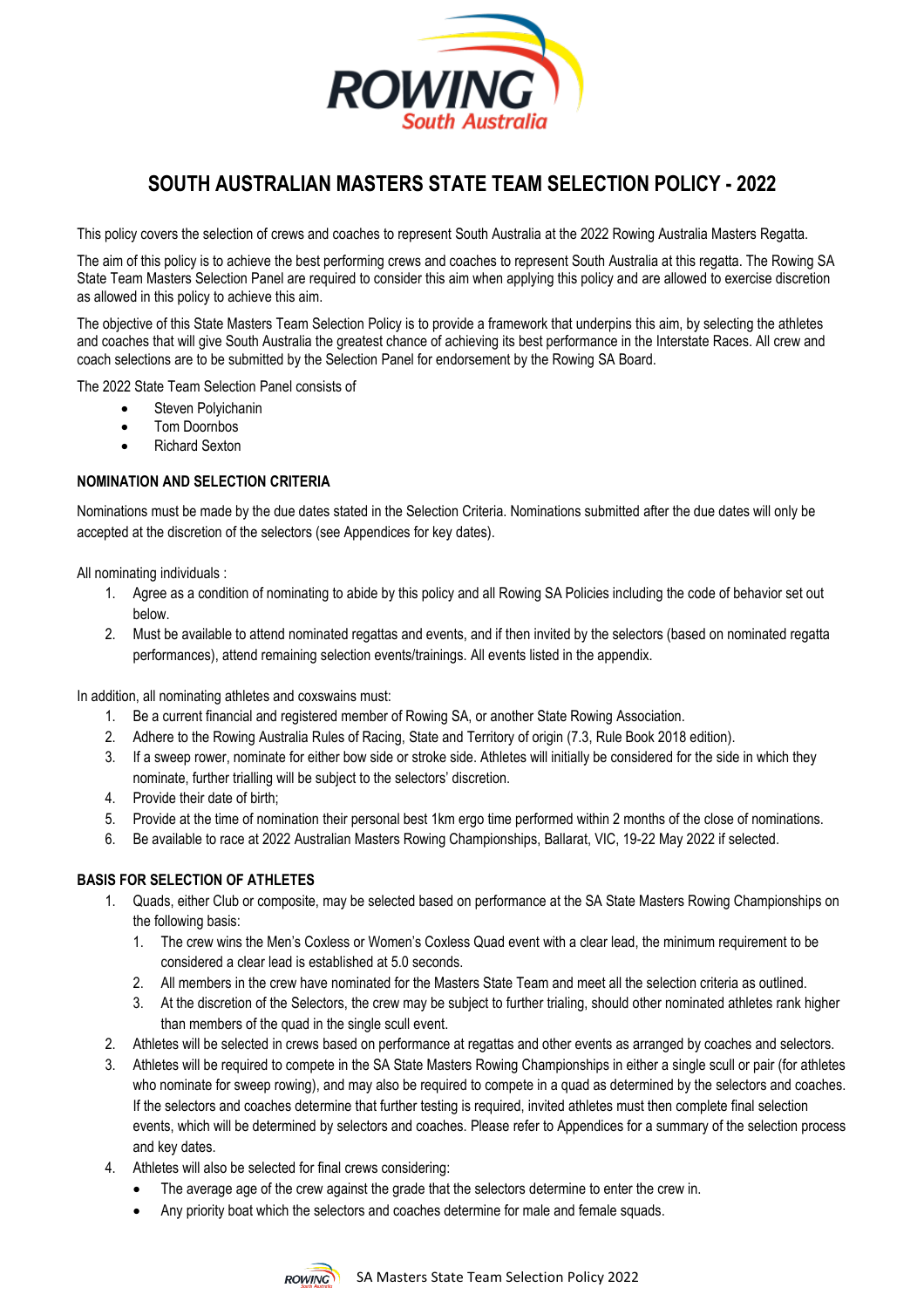- 5. An entire crew from one club may be selected provided:
	- If the aim of this policy is achieved.
	- Individual athletes in the crew have complied with the selection criteria.

#### **COXSWAIN CRITERIA**

The criteria to evaluate a coxswain's performance will include some or all of the following:

- 1. Application to training, rapport with the crew, being within reasonable proximity to the minimum weight of 55kg.
- 2. Provision of an example of training and racing calls and possible provision of GPS tracking during training and or racing.
- 3. Commitment to training, attendance and a demonstration of good communication with both the crew and the coach.
- 4. Consideration of current performance at selector nominated regattas/trainings.

#### **EXEMPTIONS**

- 1. Athletes with external commitments during selection regattas and events may apply for special consideration to the selectors.
- 2. Interstate-based SA State of Origin athletes must attend or participate in all selection events. Where possible, alternative selection processes may be organised at the discretion of the selection panel.
- 3. In the case of illness or injury, athletes may be required to undergo an examination by a medical practitioner or other relevant health professional, and the following additional requirements may apply:
	- Athletes may be required to see a designated health professional for ongoing injury or illness monitoring/treatment.
	- Athletes may be required to provide medical clearance to return to the selection process.
- 4. Athletes with medical exemptions will only proceed through the selection process at the selectors' discretion and with appropriate medical clearance. Exemptions do not automatically qualify the athlete to the next round of selection.
- 5. Athletes with medical exemptions may be required to complete alternate testing at the selectors' discretion.

# **COACHES SELECTION CRITERIA**

- 1. Coaches must have experience in managing and coaching a crew.
- 2. Nominations will be considered based on the applicant's recent coaching record and achievements.
- 3. Coaches must nominate for the boat they prefer to coach. This preference and the coach's skills and experience will be considered when selecting coaches for a particular boat.

Coaches must:

- Have the necessary communication skills to successfully communicate aims, objectives and the required commitment to the athletes.
- Hold minimum NCAS L1 accreditation, but desirable to hold NCAS L2 accreditation or equivalent qualifications or experience.
- hold any clearances required by Rowing SA.
- Be a compatible coach to work with the nominated crew.
- Demonstrate a commitment to the Rowing SA Code of Conduct and the Rowing Australia Coach Code of Ethics.

# **ONGOING COMPLIANCE**

All critera are ongoing to the extent practicable after any coaches, athletes and coxswains are selected. Any person who is selected must continue to comply with the selection criteria to the extent practicable. If a person does not comply with the selection criteria after crews have been selected, then the selectors may select an alternate person.

# **SELECTORS' DISCRETION**

- 1. The selectors are obliged to follow the selection criteria and processes.
- 2. The selectors may apply a standard which calls for a value judgment and overall assessment of the relevant criteria.
- 3. The exercise of their discretion must be rational, logical, defensible, accountable, and most importantly, fair to all athletes.

#### **CODE OF BEHAVIOUR**

We seek to provide a safe and fair environment for everyone involved in State Team Selection. To achieve this, we require certain standards of behaviour of athletes, their coaches, officials, administrators, and spectators. All athletes, their coaches, officials, administrators, and spectators must abide by the Rowing Australia Member Protection Policy dated 30 June 2020 <https://rowingaustralia.com.au/wp-content/uploads/2020/07/RA-MPP-Version-9.pdf>

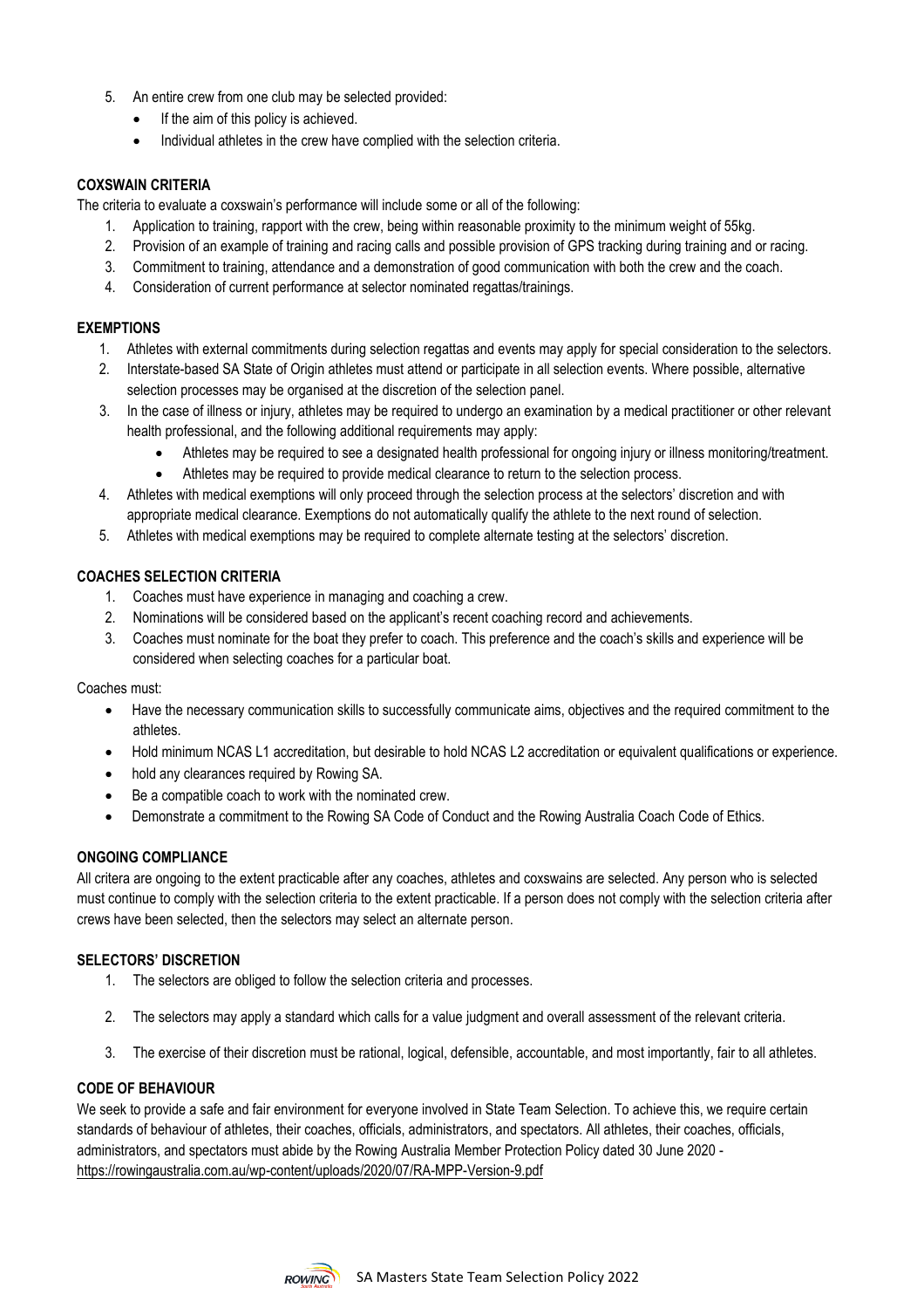In addition:

Athletes and their coaches are not to interfere with the selector's process during selection events. Should an athlete, coxswain or coach have a concern with the selection process they should email the selection panel at [stateteam@rowingsa.asn.au](mailto:stateteam@rowingsa.asn.au)

#### **APPEAL PROCESS**

Should an athlete, coxswain or coach consider that, to their detriment, natural justice has not been applied during the selection process, then that athlete can lodge in the first instance an appeal to the Rowing SA Masters State Team Selectors **within 48 hours** of being notified that they are no longer part of the trial or selection process, or that they have not been selected into a crew, if it is considered that:

- 1. The selectors have acted in a biased fashion and/or
- 2. The established criteria and processes have not been followed.

RSA appeals process refer to RSA By-Laws Section 14 - https://rowingsa.asn.au/wp-content/uploads/2018/08/By-Laws.pdf

# **EMAIL CONTACT FOR SA MASTERS STATE SELECTION PANEL 2022:** [stateteam@rowingsa.asn.au](mailto:stateteam@rowingsa.asn.au)